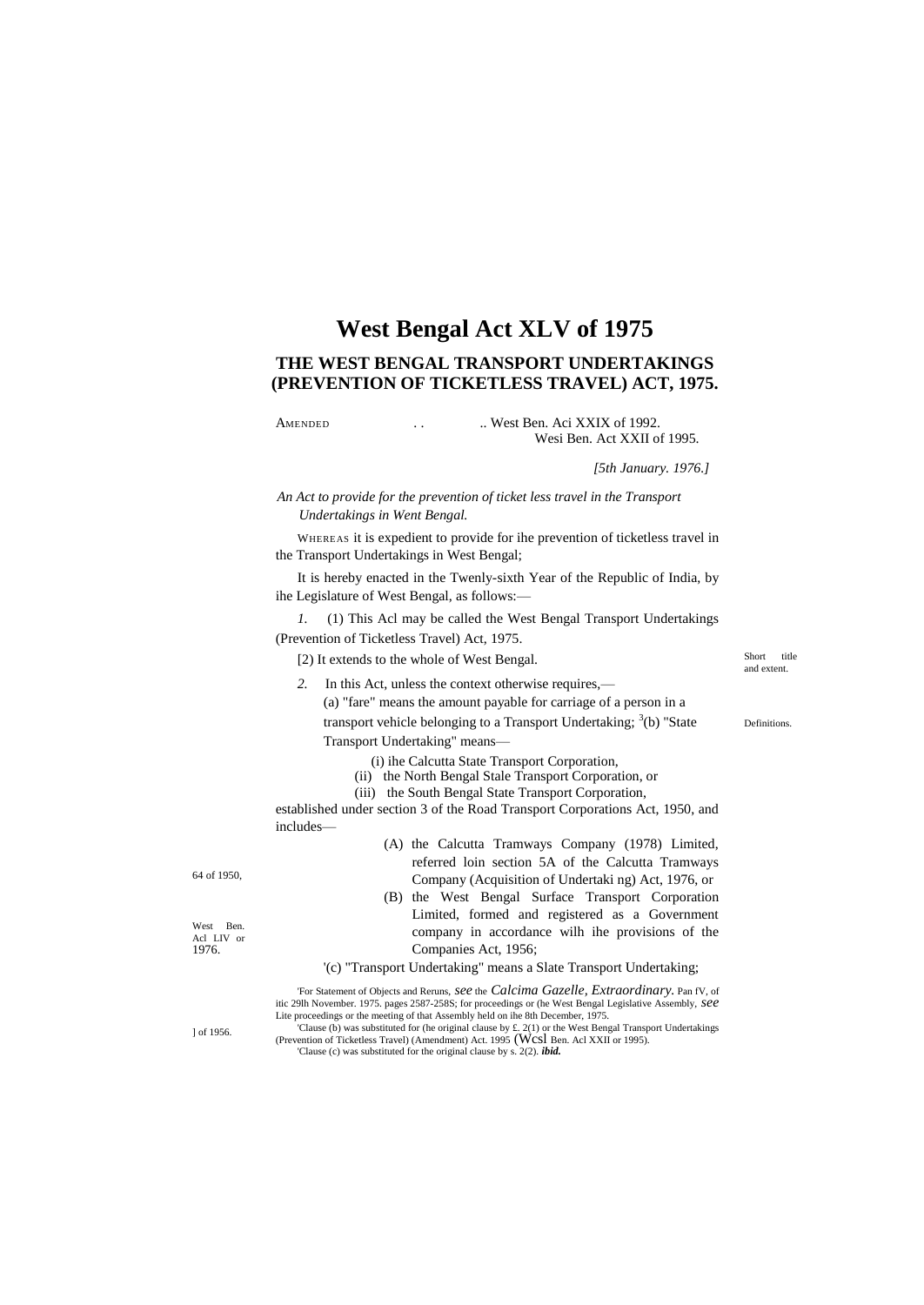### *The We si Bengal Transport Undertakings (Prevention of Ticketless Travel) Act, J975.*

[West Ben. Acl

*(Sections 3-6.)*

- <sup>1</sup>(cJ) 'Transport vehicle" means a public service vehicle, as defined in clause (35) of section 2 of the Motor Vehicles Act, 1988, or a passenger vehicle, belonging to, or a passenger, or cargo vessel operated by, a Stale Transport Undertaking;
- (e) words and expressions used in this Act but not defined shall have the meanings assigned to them in the -(Motor Vehicles Act, 1988.]

3. No person shall travel in any transport vehicle without a proper ticket issued for the journey.

59 of 1938.

4. Every person travelling in a transport vehicle shall, upon payment of his fare, be supplied with a Licket for the journey which such person intends to perform or has already performed.

5. Any person who travels in a transport vehicle shall, whenever required by an employee of a Transport Undertaking not below the rank of a conductor or any other person not below the rank of a Sub-Inspeclor of Police, to be authorised by the Stale Government in this behalf, present his ticket to such employee or other person for examination.

6. (1) Any person who travels in a transport vehicle without having a proper ticket or having alighted therefrom fails or refuses to present his ticket for examination on requistion shall be punishable with imprisonment for a term which may extend to one month or with fine which may extend to two hundred and fifty rupees or with both and shall also be liable to pay the excess charge specified in sub-section (2), in addition to the actual fare, for the distance which he has travelled, or where there is any doubt as to the stage from which he started, the fare from I he stage from which the passenger vehicle originally started, or from the place, if any, where the tickets were last examined, to the place where he was detected to be travelling without ticket.

(2) The excess charge referred to in sub-seclion (1) shall be the actual fare for the distance referred to in that sub-section or a sum of rupees ten whichever is greater.

Prohibition against travelling without lickci. Supply or

tickct on pay men i of fun:.

Exhibition or ticket.

Penally for liekctless travel.

<sup>&#</sup>x27;Clause (d) was substituted Tor I lie original clausc by s. 2(3) of the Wtsl Bengal Transport Undertakings [prevention or Tickctlcss Travel) (Amendment) Acl, 199:5.

The words and figures within the square brackets were substituted for the words and figures "Motor Vehicles Act. 1939." by s, 2(4). *ibid.*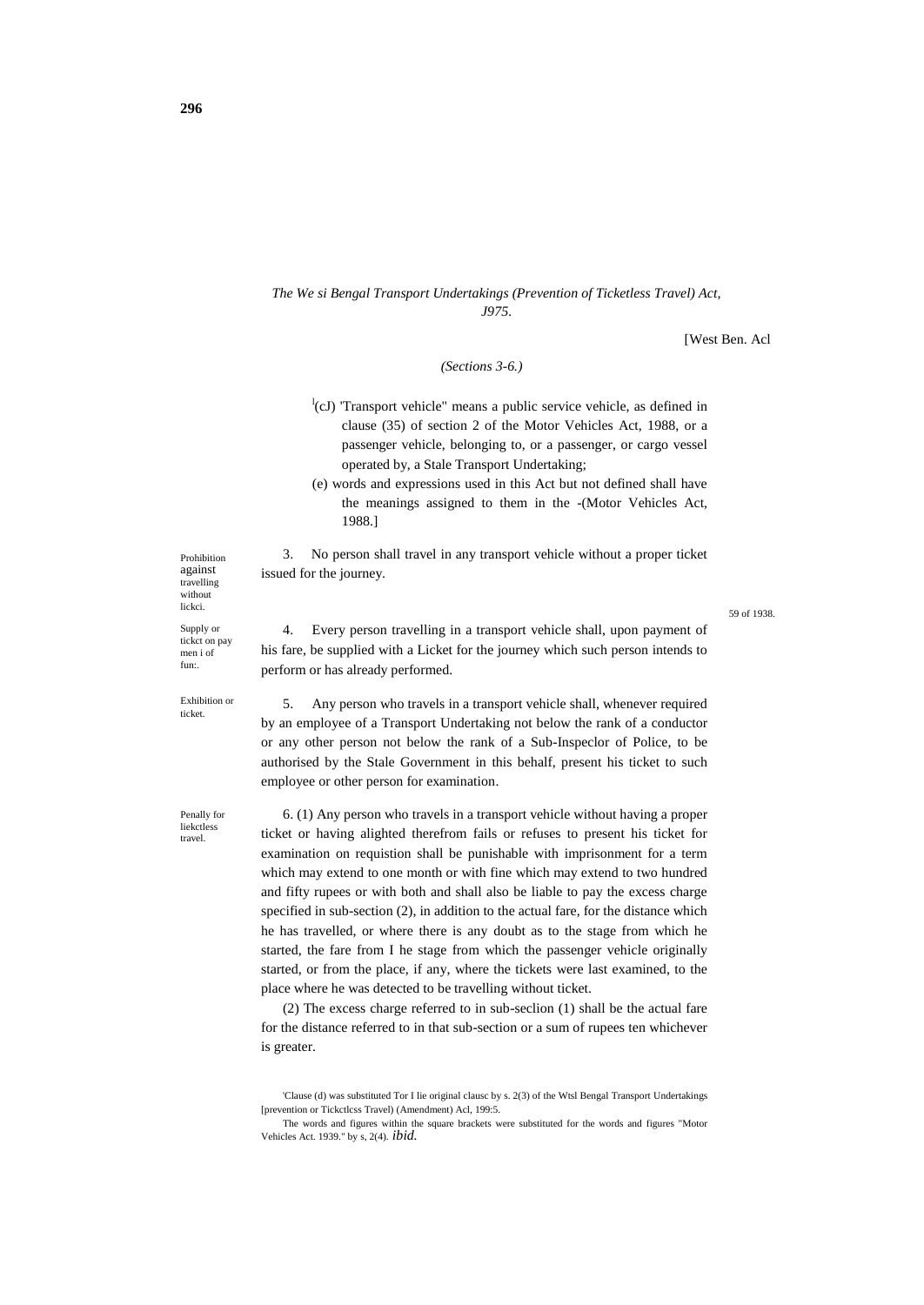### *The West Bengal Transport Undertakings (Prevention of Ticketless Travel) Acl, 1975.*

XLV of 1975.]

#### *(Sections 7-9B.)*

7. If an employee of a Transport Undertaking whose duly is— (L) lo supply a ticket to a person travelling in a transport vehicle on payment of fare by such person, either wilfully or negligently,—

- (a) omits or refuses to accept the fare when tendered, or
- (b) omits or refuses to supply a ticket, or
- (c) supplies an invalid ticket, or
- (d) supplies a ticket of lesser value, or
- (2) to check any season ticket, either wilfully or negligently omits or refuses to do so,

he shall be punishable with imprisonment for a term which may extend to one month or with fine which may extend to two hundred and fifty rupees or with both.

S. Any person, who travels or attempls to travel in a transport vehicle without having proper ticket with him or beyond the place authorised by his ticket or who, being inside a transport vehicle, fails or refuses to present his ticket for examination when required to do so, may be removed from such vehicle by an employee of the Transport Undertaking or any other person, authorised in that behalf or by any other person whom such employee or other person may call to his aid unless he then and there pays the fare.

9. If any person wilfully obstructs an employee of a Transport Undertaking or any other person, authorised under this Act, in the discharge of his duty, he shall be punishable with imprisonment for a term which may extend to one month or with Fine which may extend to two hundred and fifty rupees or with both.

'9A. All offences under this Act shall be cognizable and bailable.

'9B. (1) Any offence, whether committed before or after the commencement of the West Bengal Transport Undertakings (Prevention of Ticketless Travel) (Amendment) Acl, 1992, punishable under section 6 or section 9 may, either before or after the institution of the prosecution, be compounded by such officers or authorities and for such amount as the Slate Government may, by notification in the *Official Gazette,* specify in this behalf.

'Seelion 9A and 9B were inserted by s. 2 of the West Bengal Transport Undertakings (Prevention ofTickelless Travel) (Amendment) Act. 1992 (West Ben. Acl XXIX of 1992),

Penally for tie relict ion or duly.

Power lo remove Persons from transport vc hides.

Obstructing employee llic Transport Undertaking or other authorised person in his duty. **Oflences** under (he Acl to be cognizable and bailable.

Composition of certain offences.